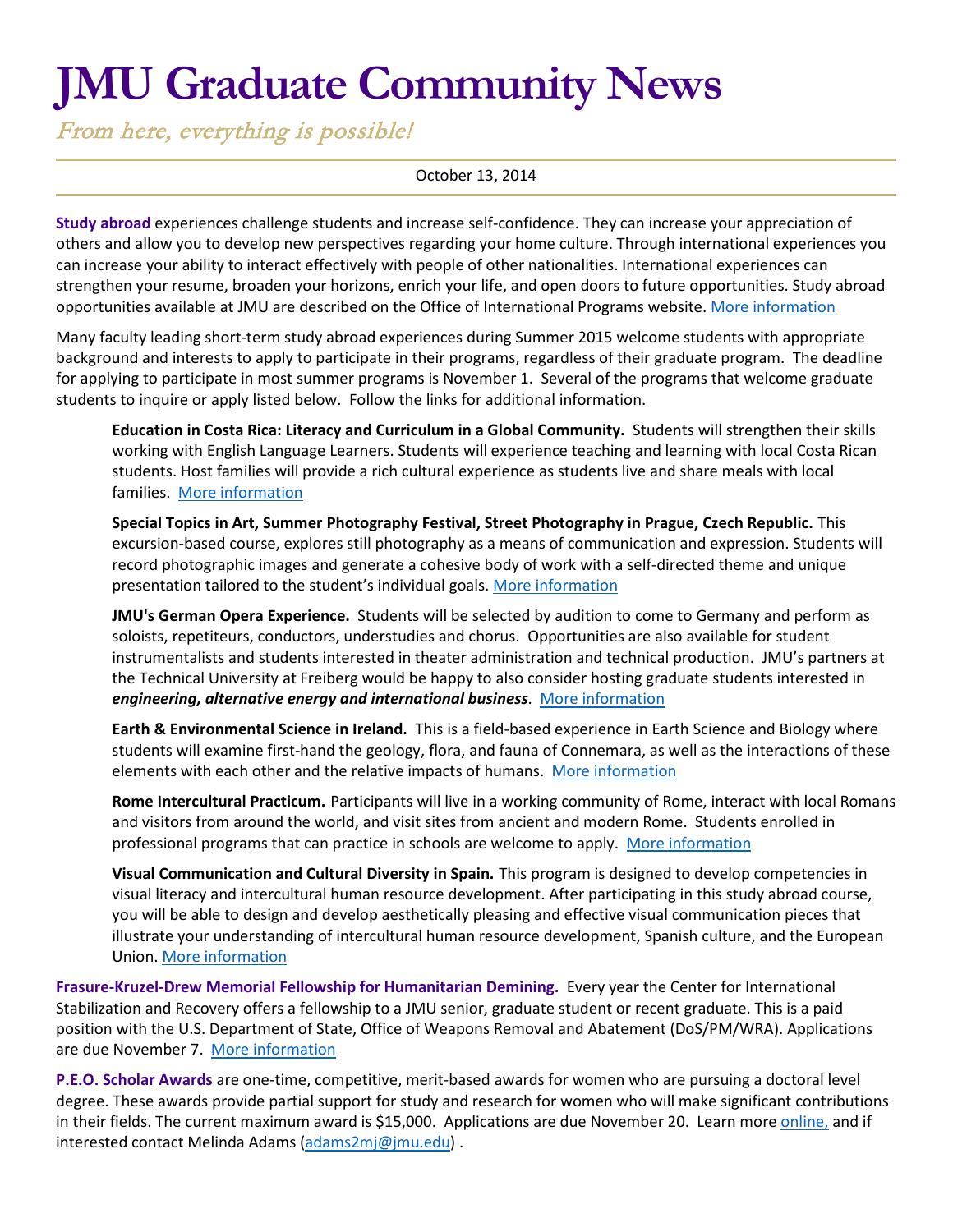**Graduate Student Symposium.** Celebrating 60 years of graduate education at JMU, GSA and TGS will be sponsoring a day-long event on April 2, 2015 in the Highlands Room. During this event, students will be invited to showcase their work. Students, faculty, administrators, local dignitaries, and alumni will be invited to participate. Please save the date and watch for additional information.

**TGS Travel Grants.** The Graduate School reviewed requests submitted by September 22, and awarded \$5500 in travel funds to 22 students who will make presentations at 10 conferences. Congratulations grant recipients! A list of recipients is available [online.](http://www.jmu.edu/grad/current-students/awards/travel-grants-recipients.shtml) We continue to accept applications. The next deadline is December 1. [More information](http://www.jmu.edu/grad/current-students/travel-grants.shtml)  [including application instructions](http://www.jmu.edu/grad/current-students/travel-grants.shtml)

**Alternative Spring Break Lottery.** Check out the [available alternative spring break trips](http://www.jmu.edu/abp/trip-descriptions/index.shtml) and sign up for the lottery. The lottery is open October 29 at 8:30 pm and closes November 5 at midnight. After you sign up online for an Alternative Spring Break Driving Trip, make sure to come to Placement Night to see if you get placed on a trip! Placement night is November 6, from 8-11 PM in the Festival Ballroom. [More information](http://www.jmu.edu/abp/index.shtml)

**The TGS Thesis and Dissertation Format Manual has been changed to simplify.** Some general rules remain such as the content and format of the title page, some overall page-format rules, and the inclusion of a few specific sections (such as a table of contents, abstract, and reference list). However, the format of the body of the thesis or dissertation is now expected to be in the style of the student's discipline. The new manual is availabl[e online.](http://www.jmu.edu/grad/_files/2014-15Manual.pdf)

### **Upcoming Events & Deadlines**

- **Creativity, Consciousness and the Future of Education: Jazz as Change in the 21st Century Academy** is the title of the Visiting Scholars Presentation by Ed Sarath, Professor of Music and Director of the program in Creativity and Consciousness Studies at the University of Michigan. October 13, 7 PM, Harrison Hall Room 2105. More [information](http://www.jmu.edu/events/2014/10/13-visiting-scholar-ed-sarath.shtml)
- **"Grandma's Lesson and Other Studies of Crises, Disaster, and Resilience"** is the title of the CHBS Madison Scholar presentation by Dr. Lennie Echterling from the Department of Graduate Psychology. October 15, 3 - 4:30 PM in Taylor 305.
- **Icons, Bridges and Milestones: Rethinking Africana Studies.** Join scholars from across the globe at the 6th Annual Interdisciplinary Conference, October 16-17. [More information](http://www.jmu.edu/africana/conference-program.shtml)
- **"Bill of Rights in the 21st Century"** is the title of the Madison Vision Series lecture by Mr. Jeffrey Rosen, President and Chief Executive Officer of the National Constitution Center. October 16, 3 PM, Forbes Center Concert Hall. [More information](http://www.jmu.edu/events/president/2014/10/MVS_Rosen.shtml)
- **GSA Social Hour.** Join graduate students to celebrate the half-way mark of the semester at the next GSA Social Hour. [Ruby's Lounge,](http://clementinecafe.com/rubys.html) Friday, October 17, 5 PM.
- **Rebecca Kamen Exhibit.** Rebecca Kamen's work explores the nexus of art and science. Her work has been informed by research into chemistry, cosmology, spirituality and philosophy. Attend the artist lecture and opening reception in Duke Hall Gallery on October 20, 5 PM. The exhibit will continue through December 5. [More information](http://www.jmu.edu/events/artandarthistory/2014/10/20-kamen.shtml)
- **"Bleeding Love: Pop Music, Advertising, and the Normalization of Dating Violence"** is the title of the presentation by sex educator, Melissa Fabello, October 22, 7 -9 PM in the Festival Ballroom [More information](http://www.jmu.edu/events/lgbta/2014/10/22-fabello.shtml)
- **"Anything Can Be: The Power of Storytelling in Abuse and Trauma Recovery"** is the title of the next Cohen Center presentation by Barbara Couden Hernandez**,** Director of Physician Vitality and Professor, School of Medicine, at Loma Linda, October 23, 4 -5:30 PM. Storytelling has been used by the founder of every world religion to create a framework of meaning. Narrative interventions have subsequently been established in medicine, nursing, psychology, and the social sciences. The stories we construct about who we are often predictive of what we do with our lives. Nowhere is this truer than with individuals who are recovering from abuse and violence. Through storytelling, Dr. Hernandez will explain how to assist individuals in their attempts to move beyond unfortunate life experiences. [More information](http://www.jmu.edu/stories/grad/2014/0-barbara-hernandez.shtml)
- **"Designing for Impact: A Strategic Approach to Storytelling"** is the title of the presentation by Caty Borum Chattoo, professor of public communication and executive in residence, School of Communication, American University. October 23, 7 – 9 PM, Harrison Hall, Room 2105. [More information](http://www.jmu.edu/events/2014/10/23-visiting-scholar-caty-borum-chatto.shtml)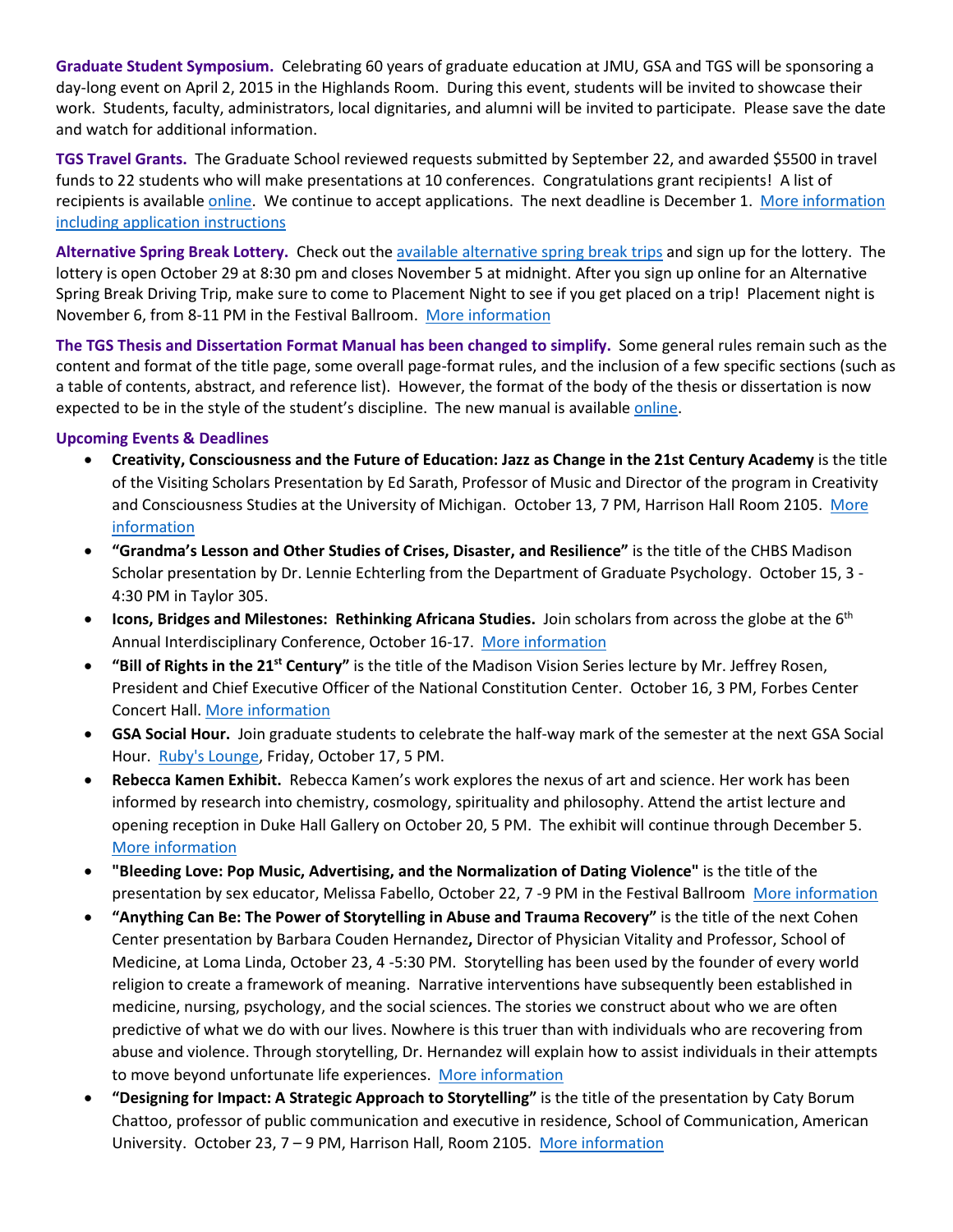- **"Infant Mental Health: Insurance for our Future"** is the title of the Visiting Scholars presentation by Alice Honig, professor emerita, Syracuse University. October 27, 3 – 5 PM, Memorial Hall Auditorium. [More information](http://www.jmu.edu/events/2014/10/27-visiting-scholar-alice-honig.shtml)
- **"She is Music: A Thousand Years of Vocal Music by Women Composers."** Women have been writing music for the voice for over 1000 years in Western culture. This delightful evening, presented in the style of a 19th Century *Salon*, will feature some of the most beautiful vocal music ever written – and all of it by women. October 28, 6:30 – 8 PM, Memorial Hall Auditorium. [More information](http://www.jmu.edu/events/forlang/2014/10/28-she-is-music-concert.shtml)
- **"Stress vulnerability and stress reliance; why people differ in their responses to traumatic events: Insights from psycho-neurological studies of Special Forces"** is the title of the Visiting Scholars presentation by Charles Morgan, research psychiatrist/associate clinical professor of psychiatry at Yale University. October 30, 7 – 9 PM, Harrison Hall, Room 1261. [More information](http://www.jmu.edu/events/2014/10/30-visiting-scholar-charles-morgan.shtml)
- **GSA 5K Run and Tailgate.** Join graduate students to celebrate JMU Homecoming with a 5K run and tailgate at the home football game. November 1. For more information contact GSA [\(gsa@jmu.edu\)](mailto:gsa@jmu.edu).
- **"The Making and Meaning of 'Las maestras de la Republica.'"** Is the title of the Visiting Scholars presentation by Pilar Perez Solano, documentary filmmaker. November 4, 6 – 8 PM in Harrison Hall, Room 2105. [More](http://www.jmu.edu/events/2014/11/04-visiting-scholar-pilar-perez-solano.shtml)  [information](http://www.jmu.edu/events/2014/11/04-visiting-scholar-pilar-perez-solano.shtml)

For additional events of possible interest, regularly check<http://www.jmu.edu/events> .

**Keep up with Graduate Student Association (GSA) Events.** The GSA is a student-led and student-run organization that provides professional and social opportunities to all JMU graduate students and alumni. [Like them on Facebook.](https://www.facebook.com/JMUGSA?fref=ts) Find [them on Twitter.](https://twitter.com/JMUGSA) [\(gsa@jmu.edu;](mailto:gsa@jmu.edu) 568-7088) [More information.](http://www.jmu.edu/grad/gsa/index.shtml)

**Need a Job?** The JM[U Office of Student](http://www.jmu.edu/stuemploy/) Employment has links to positions now available on and off campus. For example, there are currently 15 positions available for students posted on JMU'[s Joblink.](http://joblink.jmu.edu/)

# **Tips from TGS (The Graduate School)**

**Graduate Polices.** You are responsible to read and follow the graduate policies set forth in th[e Graduate](http://jmu.edu/catalog)  [Catalog.](http://jmu.edu/catalog) Important information regarding degree progress, including rules for successful progression and continuous enrollment are also on th[e Graduate School website.](http://www.jmu.edu/grad/current-students/degree-progress/beginning.shtml)

**Monitor your Dukes E-Mail account!** Official information is sent to each student's officia[l Dukes e-mail](http://www.jmu.edu/computing/helpdesk/selfhelp/DukesEmail.shtml)  [account.](http://www.jmu.edu/computing/helpdesk/selfhelp/DukesEmail.shtml) Check your @dukes.jmu.edu e-mail account on a regular basis.

**Monitor [MyMadison!](http://mymadison.jmu.edu/)** The *Student Center* in [MyMadison](http://mymadison.jmu.edu/) is where you will find advising information, register for classes, and where you can view "*To Do Items"* that will keep you on track towards graduation. Use the Student Center to update your mailing address and cell phone number. It is *your responsibility* to maintain accurate contact information. Check your account regularly. Don't miss important information!

# **Essential Links:**

- [Graduate School Website](http://www.jmu.edu/grad)
- [Graduate Policies](http://www.jmu.edu/catalog/index.shtml)
- [JMU Student Handbook](http://www.jmu.edu/osarp/handbook/)
- [Forms for Graduate Students](http://www.jmu.edu/grad/current-students/graduate-forms.shtml)
- [Thesis Guidelines](http://www.jmu.edu/grad/current-students/thesis-dissertation/information.shtml)
- [Financial Aid Policies](http://www.jmu.edu/finaid/sap.shtml)

**Have Questions?** Please contact the following person if you have questions regarding:

| Assistantships/Scholarships/Thesis/Dissertations | Laura Ryman (rymanle@jmu.edu      |
|--------------------------------------------------|-----------------------------------|
| Graduation/Commencement/Transfer of Credit       | Debbie Juhasz (juhaszdj@jmu.edu)  |
| <b>Continuous Enrollment</b>                     | Tracie Esmaili (esmailtb@jmu.edu) |
| <b>General Questions</b>                         | Bess Rowden (grad@jmu.edu)        |